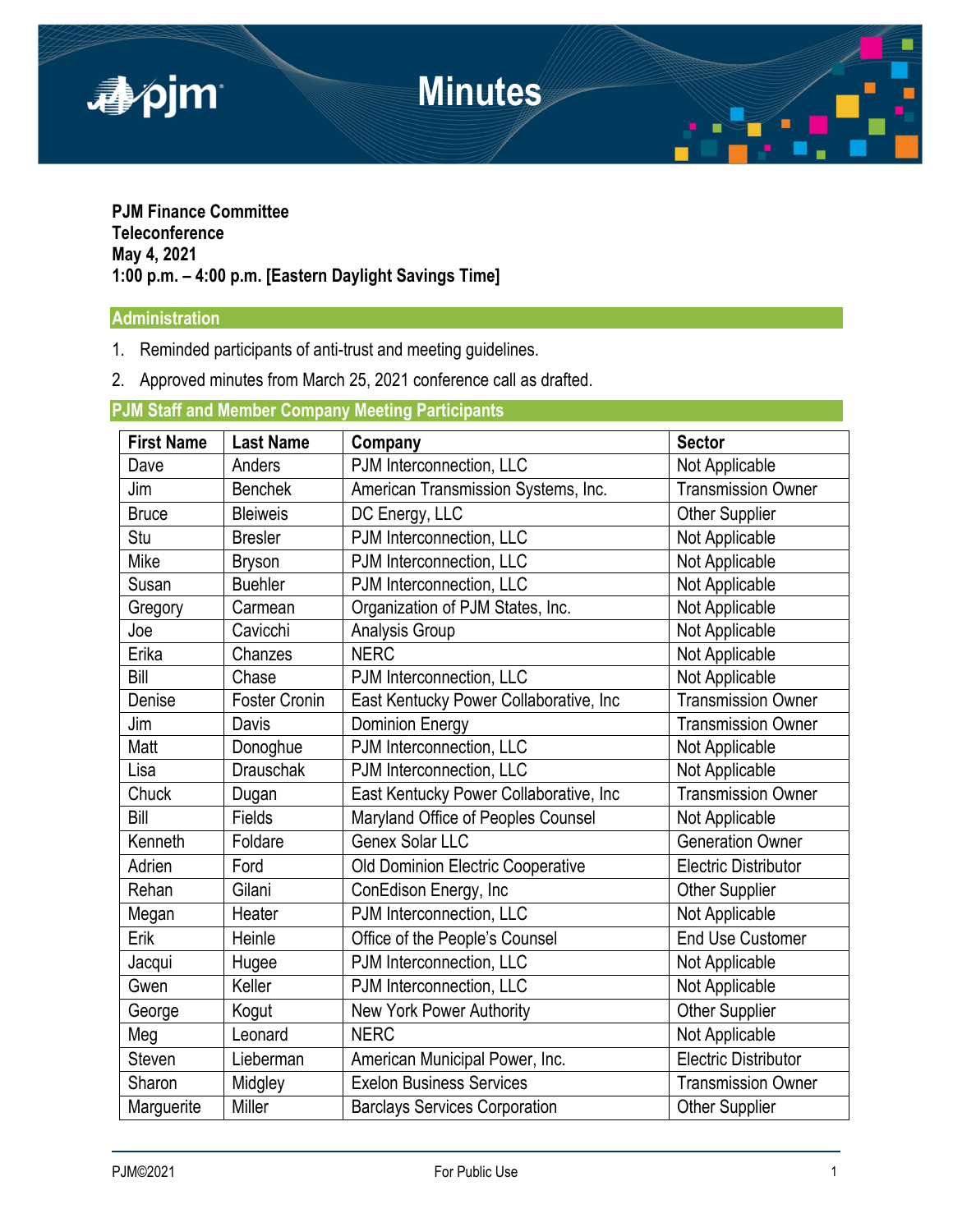

| Chris    | Norton         | American Municipal Power, Inc. | <b>Electric Distributor</b> |
|----------|----------------|--------------------------------|-----------------------------|
| Tom      | O'Brien        | PJM Interconnection, LLC       | Not Applicable              |
| Darlene  | <b>Philips</b> | PJM Interconnection, LLC       | Not Applicable              |
| Greg     | Poulos         | <b>CAPS</b>                    | <b>End Use Customer</b>     |
| Tomas    | Rodriguez      | <b>OPSI</b>                    | Not Applicable              |
| Andy     | Sharp          | <b>NERC</b>                    | Not Applicable              |
| Jim      | Snow           | PJM Interconnection, LLC       | Not Applicable              |
| Rebecca  | Stadelmeyer    | PJM Interconnection, LLC       | Not Applicable              |
| Rory     | Sweeney        | GT Power Group, LLC            | <b>Generation Owner</b>     |
| Nora     | Swimm          | PJM Interconnection, LLC       | Not Applicable              |
| Mark     | Takahashi      | PJM Interconnection, LLC       | Not Applicable              |
| Jennifer | Tribulski      | PJM Interconnection, LLC       | Not Applicable              |
| Jess     | Troiano        | PJM Interconnection, LLC       | Not Applicable              |
| Jeffrey  | Whitehead      | Eastern Generation, LLC        | <b>Generation Owner</b>     |

## **Meeting Topics**

- 3. NERC/RFC Budget Process Erika Chanzes presented the NERC and RFC budget process and timing for the 2022 budget cycle.
- 4. OPSI 2022 Budget Gregory Carmean presented the preliminary 2022 OPSI budget.
- 5. CAPS 2022 Budget Bill Fields presented the preliminary 2022 CAPS budget.
- 6. First Quarter 2021 PJM Financial Statement Review Megan Heater reviewed highlights from PJM's unaudited financial statements as of and for the three months ended March 31, 2021.
- 7. First Quarter 2021 Financial Review Jim Snow reviewed the net operating expenses, service category charges, and capital spending for the quarter ended March 31, 2021.
- 8. 2021 Forecast Jim Snow presented the PJM forecasted net operating expense and capital expenditures for 2021.
- 9. PJM's Administrative Rates Jim Snow presented an update on Schedule 9 rates including PJM Settlement rates and indicative 2021 rates.

**Future Agenda Items** 

- Second Quarter 2021 PJM Financial Statement Review
- Second Quarter 2021 PJM Financial Review
- PJM 2021 Operating Expense and Capital Spending Forecast
- OPSI 2022 Proposed Budget
- CAPS 2022 Proposed Budget
- Monitoring Analytics Preliminary 2022 Budget
- Preliminary PJM 2022 PJM Net Operating Expense and Capital Budgets